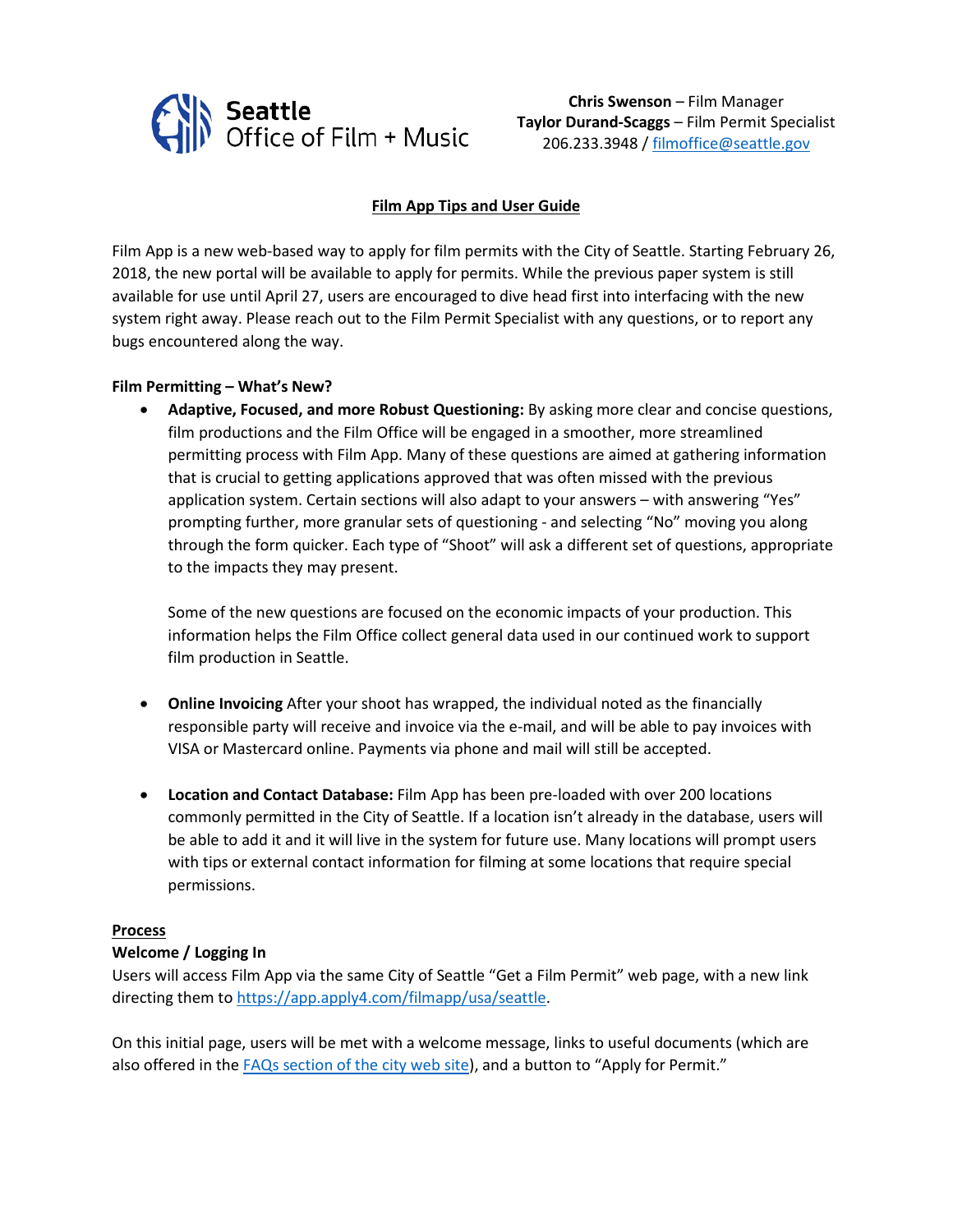If users are new to the system, they will be asked to create an account with Apply4 / Film App. With this account, they'll be able to log in and apply for permits, make updates to permits in process, and message the Film Office. Users will also be able to review past permit files and projects, and users' Apply4 / Film App login will work for other jurisdictions that use this same program for film permitting.

### **Filling Out the Application**

Once users enter the application portal, they'll be greeted by a web form with six tabs they need to complete before submitting their application: Production, Company, Insurance, Shoots, Documents, and Summary. Here is an overview of each section, explaining some details that might be different from what applicants are used to.

### • **Production**

This section collects information about the specific project itself, with fields such as Title, Type, Number of Filming Days, Cast and Crew size, and a short synopsis. It also asks some new questions to users relating to spending and other economic impacts their production will have– many of these are optional, but collecting data in these fields helps our office advocate effectively for Seattle's film industry.

# • **Company**

This section collects the production company details, as well as best person to contact for invoicing of permits. If the user has applied for a permit before with the same production company, they can select "Existing" from the first drop-down menu to auto-populate fields.

### • **Insurance**

This section is for users to provide information on their production insurance, which is required for most film productions. Information required in this section can be found on the "Certificate of Insurance" provided by the production company's insurance provider. They will also be able to upload a copy of their Certificate of Insurance on this tab. It is not required to upload insurance at the time of applying, but insurance will be required to be uploaded before the final permit is issued.

### • **Shoots**

The shoots section replaces what was previously called "Location Forms" or "Part B" from the previous application process, and lets the Film Office know where the production will be filming, and what their impacts will be while they are there. This section asks users some questions that may seem basic, but are crucial to submit a clear and concise application.

Each "Shoot Type" will prompt a different set of questions, with "Standard Filming on Location" being the most common type, and "Low Impact Filming" replacing our roving permit process.

# **Users will need to go back and click "Add New Shoot" for each additional location they'll be filming at before moving onto the next section of the application.**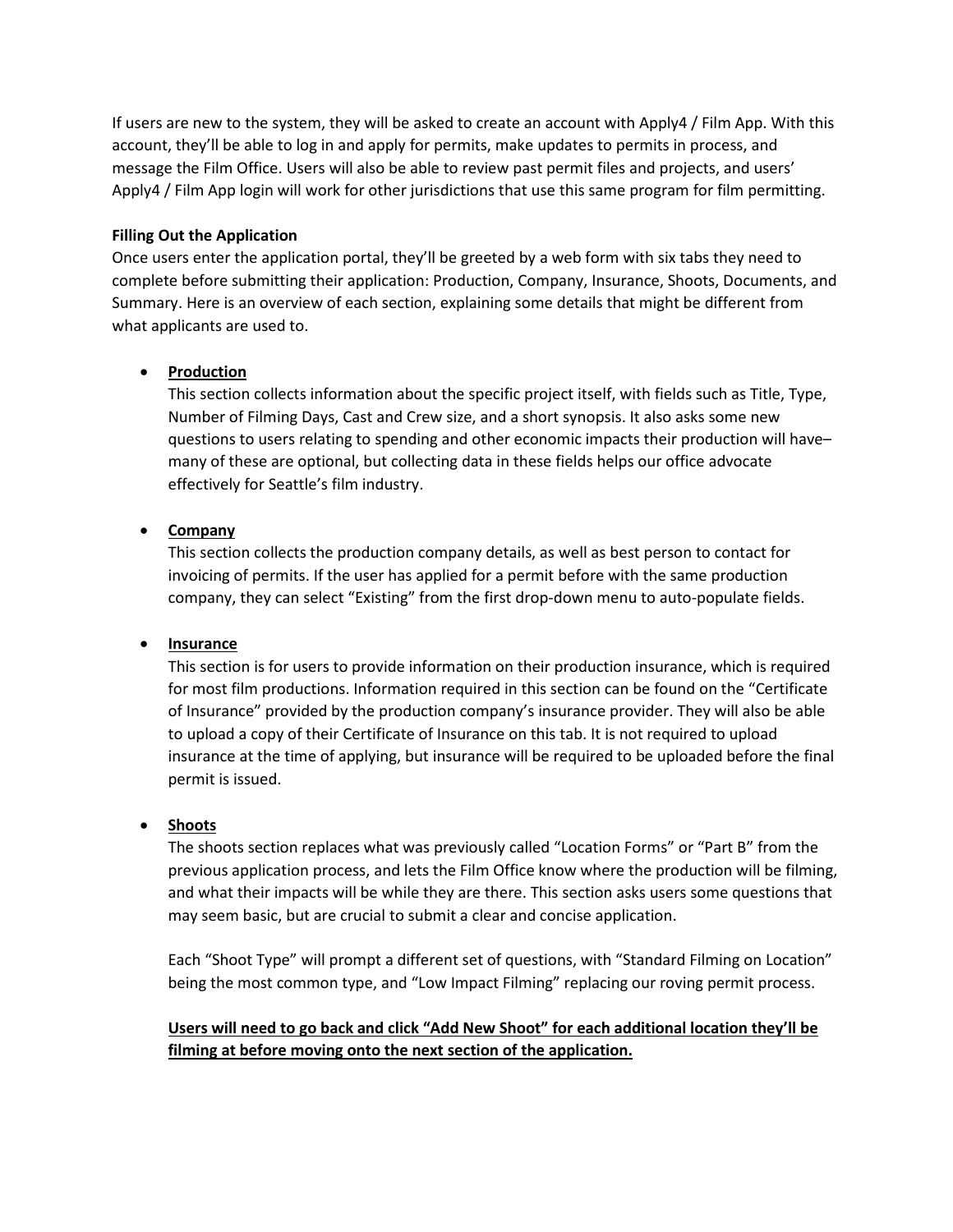Within the shoot section there is a "Locations" feature and fields:

o **Location Information:** This is the first section that appears in each shoot type, which will tell the Film Office exactly where the production is requesting to film. The Film Office has pre-populated the app with nearly 200 commonly requested filming locations across the city – both places we do and do not permit. Along with many locations, a yellow pop-up box will appear informing users about any quirks or additional outreach that needs to be done at a location.

If a location is not already in our database, users will be alerted, and will need to select "NOT ON LIST – FIND ON MAP" from the drop-down menu, and will be asked to place a pin on map notating where their location is. This new location will be saved in our system forever and will be available as a pre-populated item in the future after review by the Film Permit Specialist.

- **Regarding "Location Information" for a "Low Impact Filming" Shoot Type:** For low impact filming/roving productions, simply type in "Roving" into the first Street/Road 1 box. You do not need to list out all locations around the city you'll be filming as long as you are following roving restrictions. "Roving" should be an option that auto-populates when you begin typing in this entry field.
- o **Location Details**: This is getting a little more granular with where the production will be filming, which is especially helpful for larger locations. The information we're looking for here is things like "Near the shelter in the northwest corner of the park," or "actors will be on a park bench near the bathhouse" etc. In the next step of the application, users will still be required to upload a detailed location map.
- o **Emergency Contact:** For each shoot, users now need to list the name of someone who will be on-set the day of filming. If any issues arise during production and the Film Office or other City Departments need to reach out, they need to be able to reach a responsible party who can act quickly to resolve an issue or answer a question.
- **Documents:** This section is for users to upload any additional documents that may be necessary to complete their application package. This may include additional maps, additional insurance documents, notification letters, and sign-offs.

After the documents section, users will be taken to a summary of their application for review, and will then be able to click the "Submit Application" button at the bottom of the page. At this point, users will be sent an automated e-mail from the system, confirming their application has been sent to the Film Office. A draft permit will also accompany the e-mail.

# **Post-Application Submittal**

Once the application has been submitted, the user will not be able to make any changes to the application unless the Film Permit Specialist unlocks the application and requests further information from them.